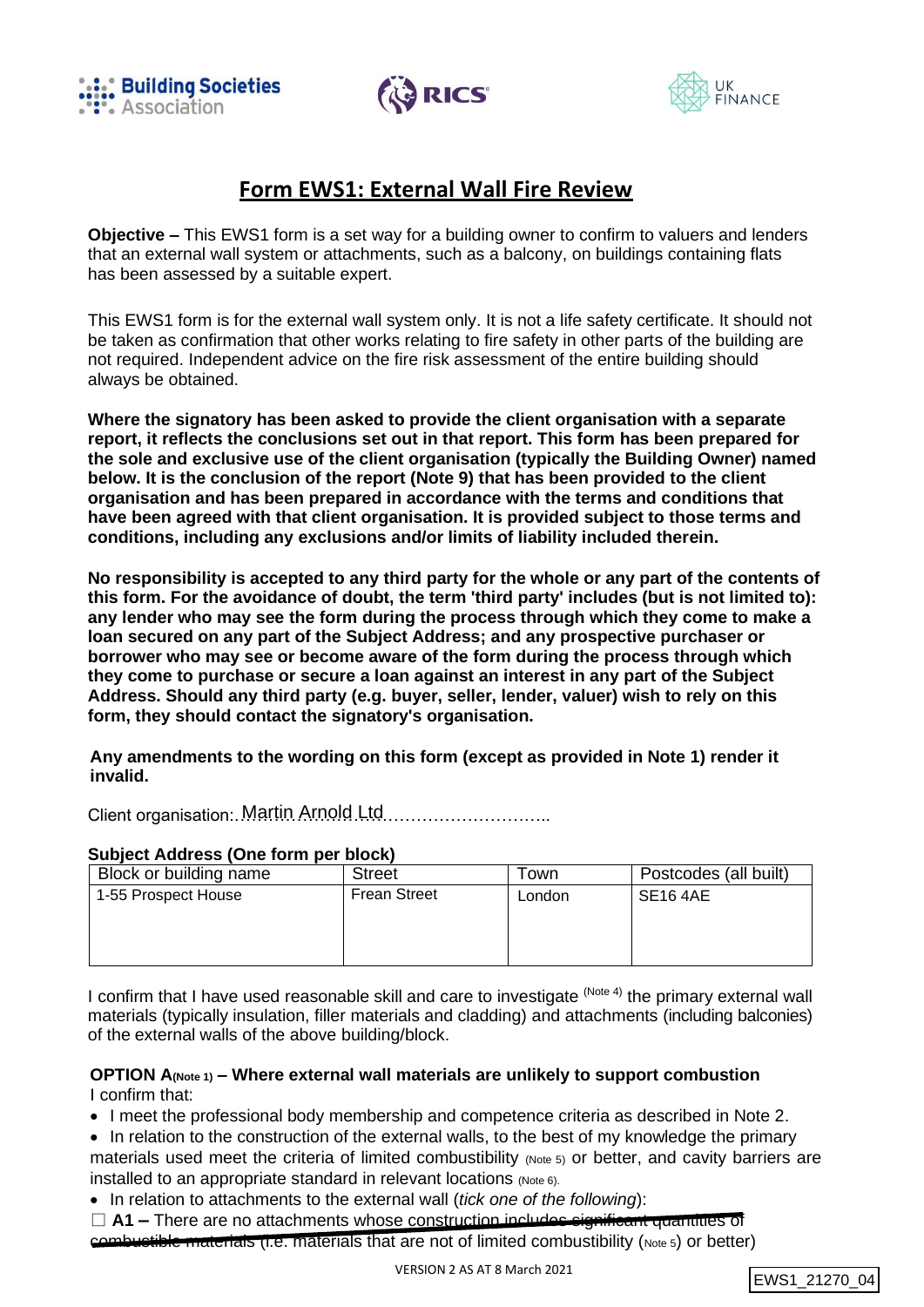





 $\Box$  A2 – There is an appropriate risk assessment of the attachments confirming that no remedial works are required.

 $\Box$  A3 – Where neither of the above two options apply, there may be potential costs of **Femedial WORKS to attachments (Note 7).** 

### OPTION B<sup>(Note 1)</sup> - Where combustible materials are present in external wall I confirm that:

. I meet the professional body membership and competence criteria as described in Note 3.

• I have used the reasonable skill and care that would be expected of the relevant professional advisor to assess the level of fire risk (Note 8) presented by the external wall construction and attachments (tick one of the following).

⊠ B1 – I have concluded that in my view the fire risk (Notes 7 and 8) is sufficiently low that no remedial works are required.

 $\Box$  B2 - I have concluded that in my view the fire risk (Note 7) is sufficiently high that remodial works are required, and I have identified to the client organisation the remedial and interim measures required (documented separately).

| Name              | Jon Pagan                                                              |
|-------------------|------------------------------------------------------------------------|
|                   |                                                                        |
| Qualification(s)  | MA(CANTAB) CEng MIFireE<br><b>The Committee of Committee Committee</b> |
| Organisation      | International Fire Consultants                                         |
| Professional body |                                                                        |
| Membership number | 00024756                                                               |
| Signature         | for You                                                                |
| Date              | 17th December 2021                                                     |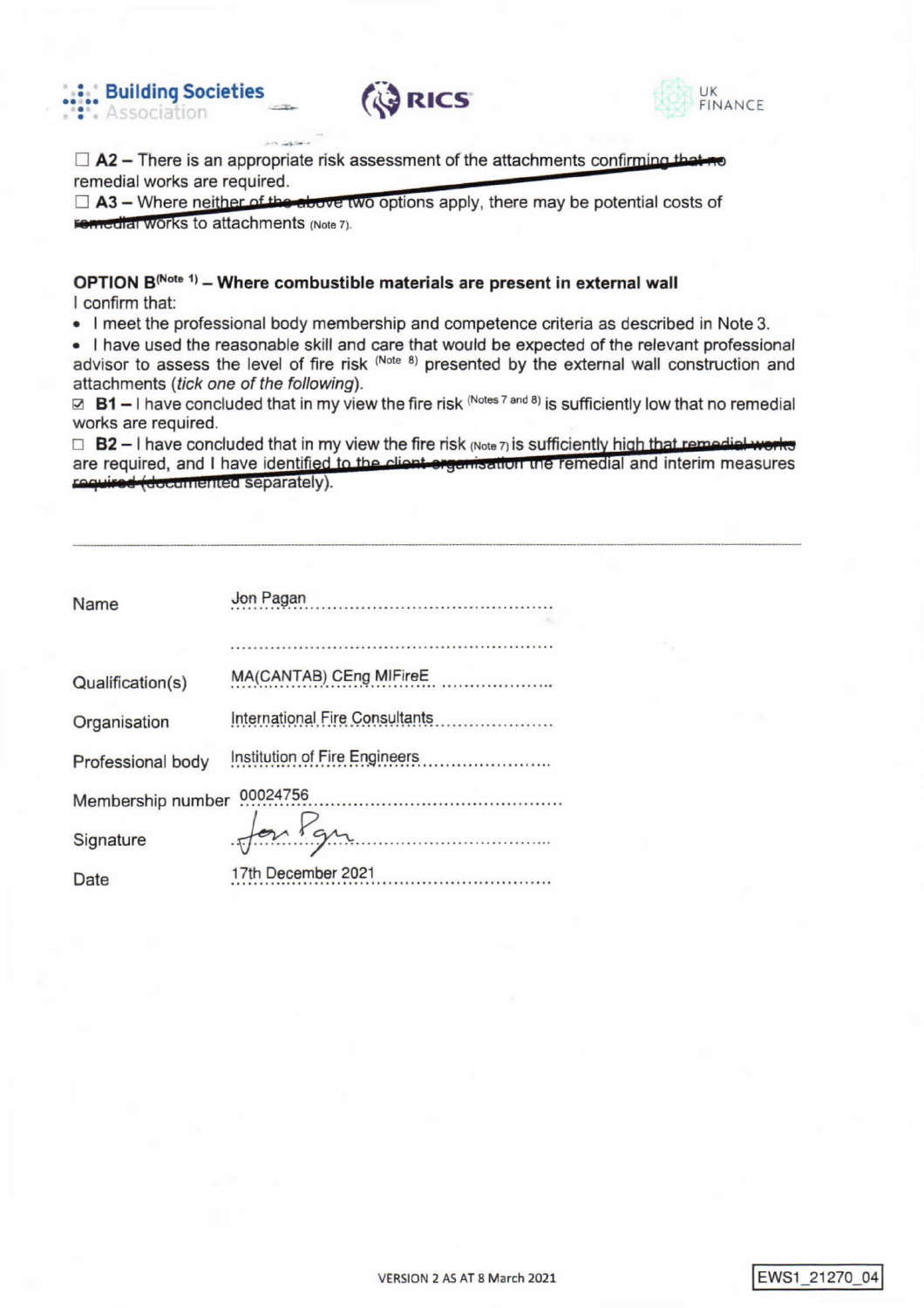





## **NOTES**

**Note 1 –** This form includes two options. Option A is for buildings where the materials used in the external wall would be unlikely to support combustion. Option B is for buildings where Option A does not apply and a more detailed review (and hence higher level of fire expertise) is required. The signatory should use either the Option A approach or the Option B approach and delete/cross out the unused option. Within each option there are sub-options, the user should tick the box of the relevant sub-option.

**Note 2 –** For Option A, the signatory would need the expertise to identify the relevant materials within the external wall and attachments, and whether fire resisting cavity barriers and fire stopping measures have been installed correctly. However, this would not necessarily include the need forexpertise in fire engineering. The signatory should be a fully qualified member of a relevant professional body within the construction industry.

**Note 3 –** For Option B, the signatory would need a higher level of expertise in the assessment of the fire risk presented by external wall materials. For Institution of Fire Engineers (IFE) members, this should be a Chartered or Incorporated Engineer with full membership of the Institution. For non-IFE members, the signatory should be a fully qualified member of a relevant professional body that deals with fire safety in the built environment, with either actual or equivalence to the Chartered or Incorporated Engineer status.

**Note 4 –** The investigation must include evidence of the fire performance of the actual materials installed. For both Options A and B, this would often include either a physical inspection by the signatory to this EWS1 Form, or inspection of photographic or similar information gathered by a 3<sup>rd</sup> party (subject to the signatory having sufficient confidence in that 3<sup>rd</sup> party). It would also include the standards of construction of key fire safety installations, such as cavity barriers. Given the nature of external walls, this would typically involve investigations in a limited number of locations (actual number to be determined by the signatory). Review of design drawings may assist, but on their own would not be sufficient. If the wall construction includes multiple wall types, the investigation should include each type.

**Note 5 –** The term 'limited combustibility' is as defined in BS 9991:2015.

**Note 6 –** Cavity barrier fire performance and locations to be based on relevant fire safety design guidance documentation, such as BS 9991, or relevant statutory guidance.

**Note 7 –** In this situation the signatory should notify the client organisation that the fire risk assessment of the building will need to be reviewed to consider the findings of the external wall survey.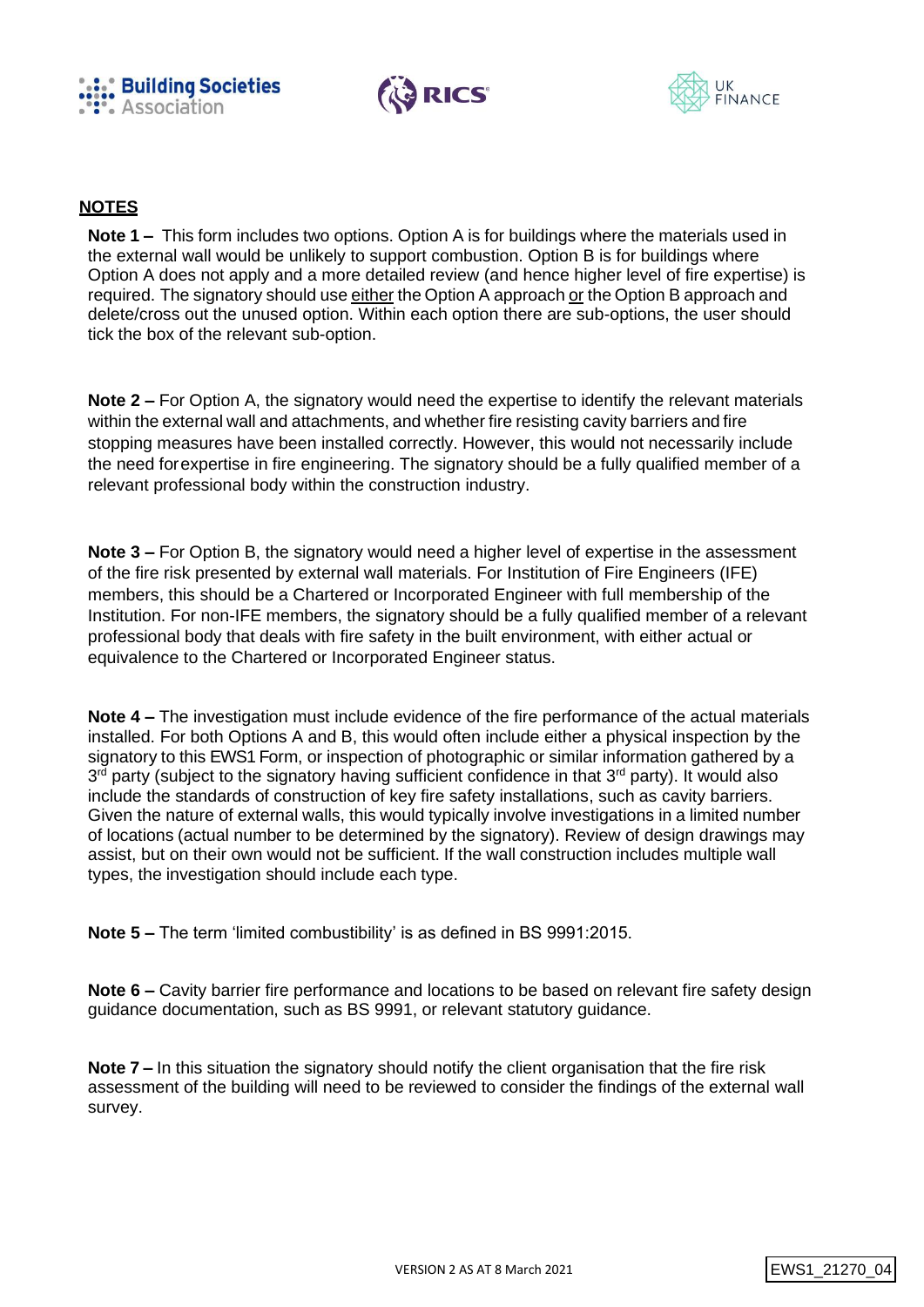





**Note 8 –** The assessment of fire risk as described above includes that insofar as is necessary to ensure a reasonable standard of health and safety of those in and around the building, all external wall constructions, and any external attachments (e.g. balconies) of the building:

- Resist spread of fire and smoke, so far as is reasonably necessary to inhibit the spread of fire within the building; and
- Are constructed so that the unseen spread of fire and smoke within concealed spaces is inhibited; and
- Adequately resist the spread of fire over the walls, having regard to the height, use and position of the building.

The assessment takes account of regulations and published design guidance as were current at the time of construction, as well as those which are current at the time of this assessment. It cannot be guaranteed that it would address guidance and regulations which may be introduced in the future.

**Note 9 –** The signatory may wish to provide their client organisation with a separate report on their investigation to support their statements in this EWS1 Form. That separate report would not normally need to be supplied to the valuer along with this EWS1 Form (unless there are specific issues which may require it).

**Note 10 –** This EWS1 Form will need to be reassessed if any significant changes occur to the external wall or attachments of the building, and is valid for up to 5 years from the date at which it is signed.